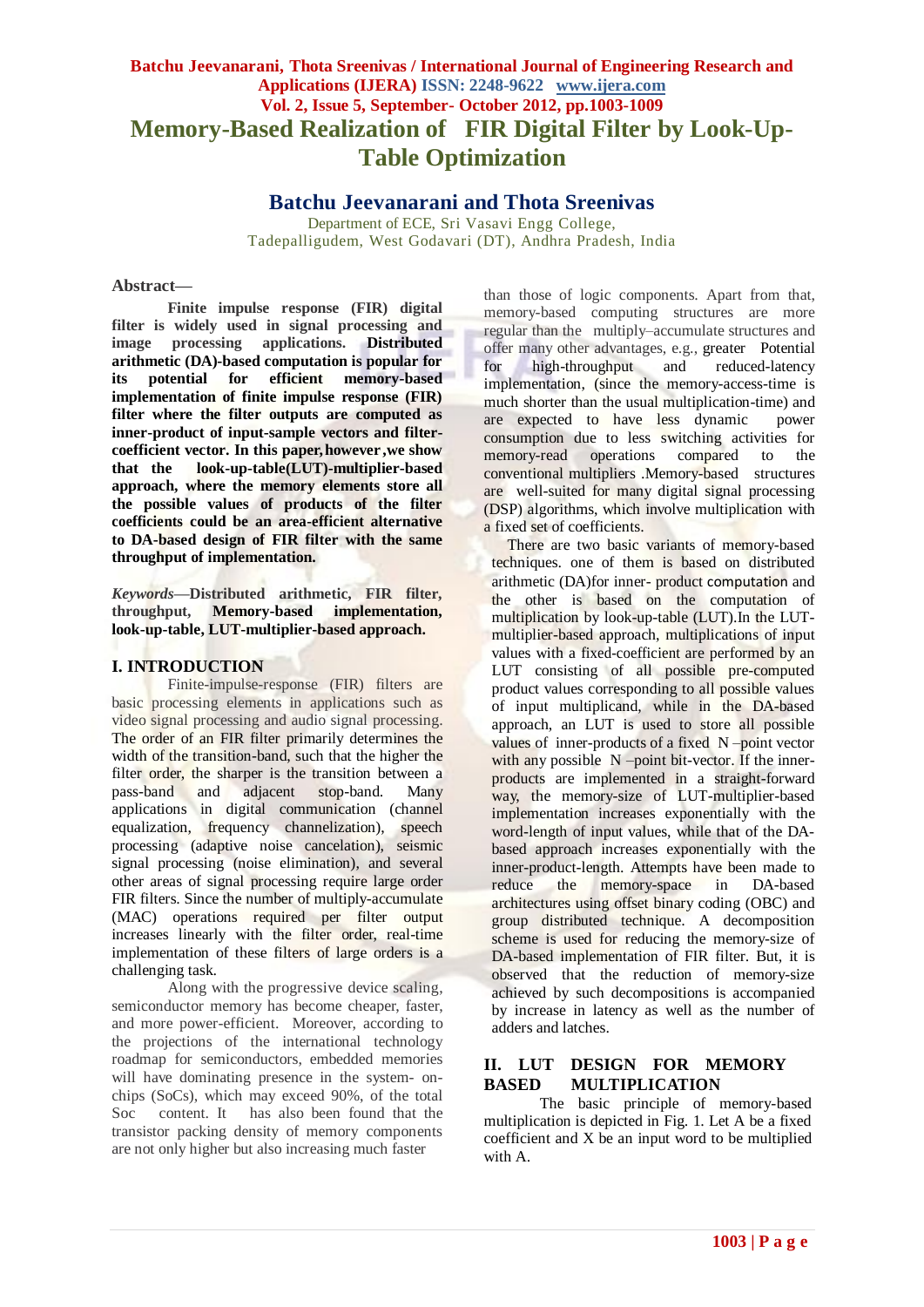

Fig: 1. Conventional LUT-based multiplier

If we assume X to be an unsigned binary number of word-length L, there can be  $2^L$ possible values of X, and accordingly, there can be  $2^L$  possible values of product C=A.X. Therefore, for the conventional implementation of memory-based multiplication, a memory unit of  $2^L$ words is required to be used as look-up-table consisting of pre-computed product values corresponding to all possible values of X. The product-word  $(A.X_i)$  for  $0 \leq X_i \leq 2^L-1$ , is stored at the memory location whose address is the Same as the binary value of  $X_i$ , such that if L-bit binary value of  $X_i$  is used as address for the memory-unit, then the corresponding Product value is read-out from the memory.

TABLE1 LUT WORDS AND PRODUCT VALUES FOR INPUT WORD LENGTH L=*4*

| $#$ of<br>address<br>word<br>stored<br>product<br>control<br>input<br>value<br>shifts<br>$d_2d_1d_0$<br>symbol<br>value<br>$x_3x_2x_1x_0$<br>$s_1$ $s_0$<br>0001<br>А<br>$\theta$<br>$\theta$<br>$\theta$<br>$2^{1}$<br>0010<br>$\times$ A<br>1<br>$\mathbf{1}$<br>$\theta$<br>000<br>P <sub>0</sub><br>$\boldsymbol{A}$<br>$2^2 \times A$<br>$\overline{c}$<br>0100<br>1<br>$\overline{0}$<br>$2^3$<br>3<br>1000<br>1<br>1<br>$\times$ A<br>$\theta$<br>0011<br>3A<br>$\overline{0}$<br>$\theta$<br>001<br>P1<br>3A<br>0110<br>$2^{1}$<br>1<br>$\overline{0}$<br>$\mathbf{1}$<br>$\times 3A$<br>$2^2 \times 3A$<br>1100<br>$\overline{c}$<br>$\mathbf{1}$<br>$\theta$<br>0101<br>5A<br>$\theta$<br>$\overline{0}$<br>$\theta$<br>5A<br>010<br>P <sub>2</sub><br>$2^1$<br>1<br>1010<br>$\overline{0}$<br>$\mathbf{1}$<br>$\times$ 5A<br>0111<br>7Α<br>$\theta$<br>$\overline{0}$<br>$\Omega$<br>011<br>P3<br>7A<br>$2^{1}$<br>1110<br>1<br>$\theta$<br>$\mathbf{1}$<br>$\times$ 7A<br>100<br>$P_{\rm 4}$<br>1001<br>$\theta$<br><b>9A</b><br><b>9A</b><br>$\boldsymbol{0}$<br>$\theta$<br>P5<br>11A<br>11A<br>$\theta$<br>$\overline{0}$<br>101<br>1011<br>$\Omega$<br>13A<br>110<br>P6<br>1101<br>13A<br>$\overline{0}$<br>$\theta$<br>$\Omega$<br>111<br>P7<br>$\overline{0}$<br>15A<br>1111<br>15A<br>$\overline{0}$<br>$\overline{0}$ |  |  |  |  |  |
|-------------------------------------------------------------------------------------------------------------------------------------------------------------------------------------------------------------------------------------------------------------------------------------------------------------------------------------------------------------------------------------------------------------------------------------------------------------------------------------------------------------------------------------------------------------------------------------------------------------------------------------------------------------------------------------------------------------------------------------------------------------------------------------------------------------------------------------------------------------------------------------------------------------------------------------------------------------------------------------------------------------------------------------------------------------------------------------------------------------------------------------------------------------------------------------------------------------------------------------------------------------------------------------------------------------------------------------------|--|--|--|--|--|
|                                                                                                                                                                                                                                                                                                                                                                                                                                                                                                                                                                                                                                                                                                                                                                                                                                                                                                                                                                                                                                                                                                                                                                                                                                                                                                                                           |  |  |  |  |  |
|                                                                                                                                                                                                                                                                                                                                                                                                                                                                                                                                                                                                                                                                                                                                                                                                                                                                                                                                                                                                                                                                                                                                                                                                                                                                                                                                           |  |  |  |  |  |
|                                                                                                                                                                                                                                                                                                                                                                                                                                                                                                                                                                                                                                                                                                                                                                                                                                                                                                                                                                                                                                                                                                                                                                                                                                                                                                                                           |  |  |  |  |  |
|                                                                                                                                                                                                                                                                                                                                                                                                                                                                                                                                                                                                                                                                                                                                                                                                                                                                                                                                                                                                                                                                                                                                                                                                                                                                                                                                           |  |  |  |  |  |
|                                                                                                                                                                                                                                                                                                                                                                                                                                                                                                                                                                                                                                                                                                                                                                                                                                                                                                                                                                                                                                                                                                                                                                                                                                                                                                                                           |  |  |  |  |  |
|                                                                                                                                                                                                                                                                                                                                                                                                                                                                                                                                                                                                                                                                                                                                                                                                                                                                                                                                                                                                                                                                                                                                                                                                                                                                                                                                           |  |  |  |  |  |
|                                                                                                                                                                                                                                                                                                                                                                                                                                                                                                                                                                                                                                                                                                                                                                                                                                                                                                                                                                                                                                                                                                                                                                                                                                                                                                                                           |  |  |  |  |  |
|                                                                                                                                                                                                                                                                                                                                                                                                                                                                                                                                                                                                                                                                                                                                                                                                                                                                                                                                                                                                                                                                                                                                                                                                                                                                                                                                           |  |  |  |  |  |
|                                                                                                                                                                                                                                                                                                                                                                                                                                                                                                                                                                                                                                                                                                                                                                                                                                                                                                                                                                                                                                                                                                                                                                                                                                                                                                                                           |  |  |  |  |  |
|                                                                                                                                                                                                                                                                                                                                                                                                                                                                                                                                                                                                                                                                                                                                                                                                                                                                                                                                                                                                                                                                                                                                                                                                                                                                                                                                           |  |  |  |  |  |
|                                                                                                                                                                                                                                                                                                                                                                                                                                                                                                                                                                                                                                                                                                                                                                                                                                                                                                                                                                                                                                                                                                                                                                                                                                                                                                                                           |  |  |  |  |  |
|                                                                                                                                                                                                                                                                                                                                                                                                                                                                                                                                                                                                                                                                                                                                                                                                                                                                                                                                                                                                                                                                                                                                                                                                                                                                                                                                           |  |  |  |  |  |
|                                                                                                                                                                                                                                                                                                                                                                                                                                                                                                                                                                                                                                                                                                                                                                                                                                                                                                                                                                                                                                                                                                                                                                                                                                                                                                                                           |  |  |  |  |  |
|                                                                                                                                                                                                                                                                                                                                                                                                                                                                                                                                                                                                                                                                                                                                                                                                                                                                                                                                                                                                                                                                                                                                                                                                                                                                                                                                           |  |  |  |  |  |
|                                                                                                                                                                                                                                                                                                                                                                                                                                                                                                                                                                                                                                                                                                                                                                                                                                                                                                                                                                                                                                                                                                                                                                                                                                                                                                                                           |  |  |  |  |  |
|                                                                                                                                                                                                                                                                                                                                                                                                                                                                                                                                                                                                                                                                                                                                                                                                                                                                                                                                                                                                                                                                                                                                                                                                                                                                                                                                           |  |  |  |  |  |
|                                                                                                                                                                                                                                                                                                                                                                                                                                                                                                                                                                                                                                                                                                                                                                                                                                                                                                                                                                                                                                                                                                                                                                                                                                                                                                                                           |  |  |  |  |  |
|                                                                                                                                                                                                                                                                                                                                                                                                                                                                                                                                                                                                                                                                                                                                                                                                                                                                                                                                                                                                                                                                                                                                                                                                                                                                                                                                           |  |  |  |  |  |
|                                                                                                                                                                                                                                                                                                                                                                                                                                                                                                                                                                                                                                                                                                                                                                                                                                                                                                                                                                                                                                                                                                                                                                                                                                                                                                                                           |  |  |  |  |  |

 $s_0$  and  $s_1$  are control bits of the logarithmic barrel-shifter.

Although  $2^L$  possible values of X correspond to  $2^L$ possible Values of C=A.X, recently we have shown that only  $(2^L/2)$  words corresponding to the odd multiples of A may only be Stored in the LUT .One of the possible product words is Zero, while all the rest  $(2^{L}/2)$  – 1 are even multiples of A which could be derived by left-shift operations of one of the odd multiples of A. We illustrate this in Table I for L=4. At eight memory locations, eight odd multiples  $A \times (2i+1)$  are stored as  $P_i$ for i=0,1,2,…,7.The even multiples 2A,4A and 8Aare derived by left-shift operations of A . Similarly, 6A and 12A are derived by left-shifting 3A, while 10A and 14A are derived by left-shifting 5A and 7A, respectively. The address  $X=(0000)$  corresponds to  $(A.X) = 0$ , which can be obtained by resetting the

LUT output.For an input multiplicand of word-size L similarly, only  $(2^{L/2})$  odd multiple values need to be stored in the memory-core of the LUT, while the other  $(2^L/2 - 1)$  non-zero values could be derived by left-shift operations of the stored values. Based on the above, an LUT for the multiplication of an L -bit input with W-bit coefficient is designed by the following strategy:

• A memory-unit of  $(2^L/L)$  words of (W+L)-bit width is used to store all the odd multiples of A.

- A barrel-shifter for producing a maximum of (L–1) left Shifts are used to derive all the even Multiples of A.
- The L-bit input word is mapped to (L–1) -bit LUT- Address by an encoder.
- The control-bits for the barrel-shifter are derived by a control-circuit to perform the necessary shifts of the LUT output. Besides, a RESET signal is generated by the same control circuit to reset the LUT output when  $X=0$ .

### **III.Proposed LUT-Based Multiplier for 4-Bit Input**

 The proposed LUT-based multiplier for input word-size  $L=4$  is shown in Fig. 2. It consists of a memory-array of eight words of  $(W+4)$  -bit width and a 3-to-8 line address decoder, along with a NOR-cell, a barrel-shifter, a 4-to-3 bit encoder to map the 4-bit input operand to 3-bit LUT-address, and a control circuit for generating the control-word  $(s_0s_1)$  for the barrel-shifter, and the RESET signal for the NOR-cell.

The 4-to-3 bit input encoder is shown in Fig. 2(b). It receives a four-bit input word  $(x3x2x1x0)$  and maps that onto the three-bit address word (d2d1d0) according to the logical relations

$$
d_0 = \overline{\overline{(x_0 \cdot x_1)} \cdot \overline{(x_1 \cdot x_2)} \cdot (x_0 + \overline{(x_2 \cdot x_3)}}d_1 = \overline{\overline{(x_0 \cdot x_2)} \cdot (x_0 + \overline{(x_1 \cdot x_3)})}d_2 = x_0 \cdot x_3
$$

The pre-computed values of  $A \times (2i+1)$  are stored as  $P_i$  for i=0,1,2,…,7 at 8 consecutive locations of the memory-array as specified in Table I in bit-inverted form. The decoder takes the 3-bit address from the input encoder, and generates 8 word-select signals,  $\{w_i, \text{for } 0 \le i \le 7\}$ , to select the referenced-word from the memory-array. The output of the memoryarray is either AX or its sub-multiple in Bit-inverted form depending on the value of X. From Table I, we find that the LUT output is required to be shifted through 1location to left when the input operand is one of the values{(0010), (0110), (1010), (1110)}. Two left-shifts are required if X is either  $(0 1 0 0)$ or (1 1 0 0). Only when the input word  $X=(1000)$ , three shifts are required. For all other possible input operands, no shifts are required. Since the maximum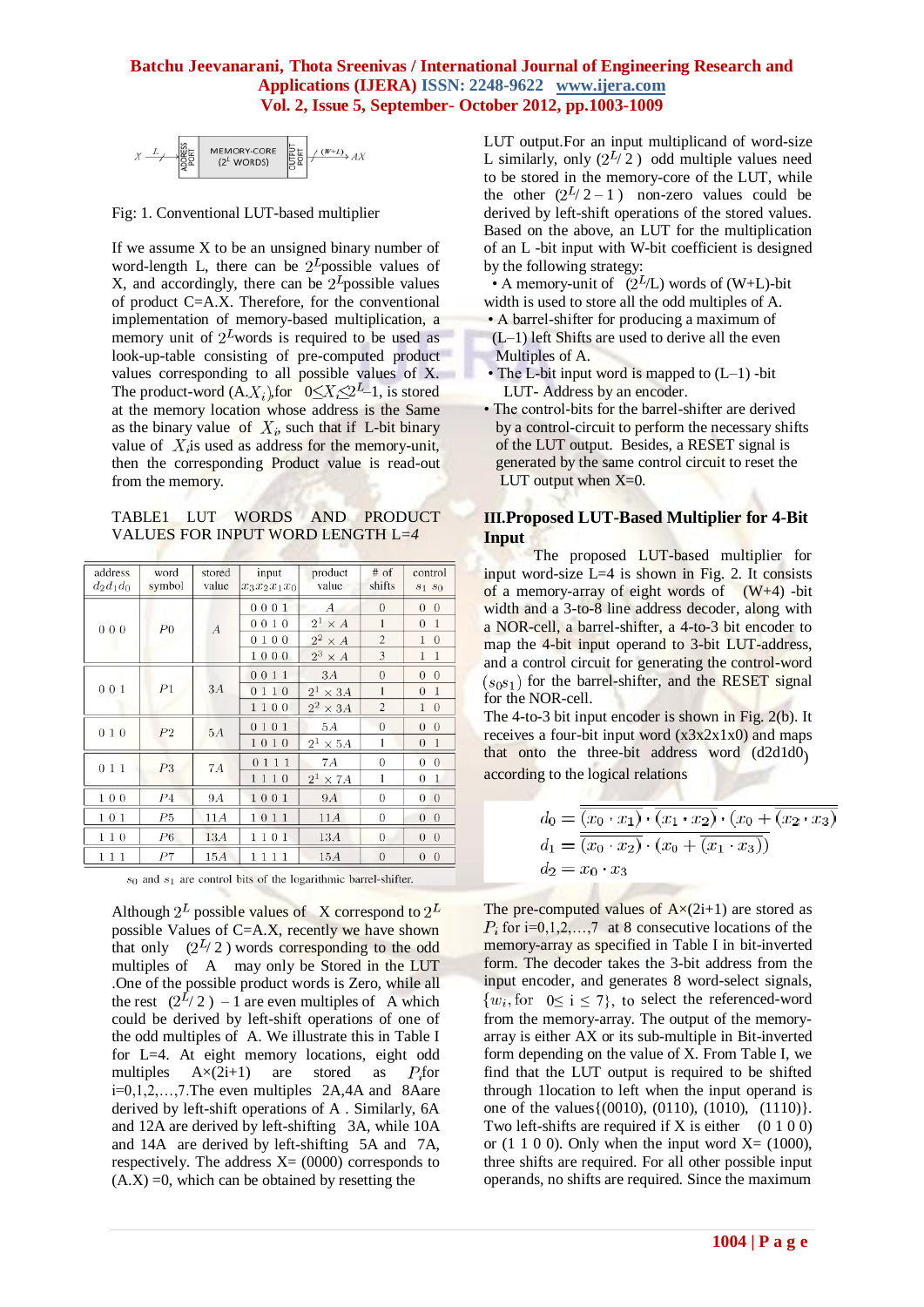number of left-shifts required on the stored-word is three, a two-stage logarithmic barrel-shifter is adequate to perform the necessary left-shift operations.







Fig: 2. (b). The 4-to-3 bits input encoder.



Fig: 2. (c). Control circuit



TO BARREL-SHIFTER

Fig: 2. (e). Structure of the NOR-cell

The number of shifts required to be performed on the output of the LUT and the control-bits S0 and S1 for different values of X are shown Table I. The control circuit [shown in Fig.  $2(c)$ ] accordingly generates the control-bits given by

$$
s_0 = \overline{x_0 + \overline{(x_1 + \overline{x_2})}}
$$

$$
s_1 = \overline{(x_0 + x_1)}
$$



# Fig: 3. Memory-based multiplier using dual-port Memory-array.  $Q = (W+4)$ .

A logarithmic barrel-shifter for W=L=4 is shown in Fig. 2(d). It consists of two stages of 2-to-1 line bitlevel multiplexers with inverted output, where each of the two stages involves  $(W+4)$  number of 2-input AND-OR-INVERT (AOI) gates .The control-bits  $(s_0, \bar{s}_0)$  and  $(s_1, \bar{s}_1)$  are fed to the AOI gates of stage-1 and stage-2 of the barrel-shifter, respectively. Since each stage of the AOI gates perform inverted multiplexing, after two stages of inverted multiplexing, outputs with desired number of shifts are produced by the barrel-shifter in (the usual) un-inverted form.

The input  $X = (0000)$  corresponds to multiplication by  $X=0$  which results in the product value  $A.X=0$ . Therefore, when the input operand word  $X = (0000)$ , the output of the LUT is required to be reset. The reset function is implemented by a NOR-cell consisting of  $(W+ 4)$  NOR gates as shown in Fig. 2(e) using an active-high RESET. The RESET bit is fed as one of the inputs of all those NOR gates, and the other input lines of (W+4) NOR gates of NOR cell are fed with  $(W+4)$  bits of LUT output in parallel. When  $X = (0000)$ , the control circuit in Fig. 2(c), generates an active-high RESET according to the logic expression:

$$
RESET = \overline{(x_0 + x_1)} \cdot \overline{(x_2 + x_3)}
$$

When  $RESET = 1$ , the outputs of all the NOR gates become 0, so that the barrel-shifter is fed with  $(W+4)$  number of zeros. When RESET=0, the outputs of all the NOR gates become the complement of the LUT output-bits. Note that, keeping this in view, the product values are stored in the LUT in bit-inverted form. Reset function can be implemented by an array of 2-input AND gates in a straight-forward way, but the implementation of reset by the NOR-cell is preferable since the NOR gates have Simpler CMOS implementation compared with the AND gates. Moreover, instead of using a separate NOR-cell, the NOR gates could be integrated with memory-array if the LUT is implemented by a ROM .The NOR cells, therefore, could be eliminated by using a ROM of 9 words,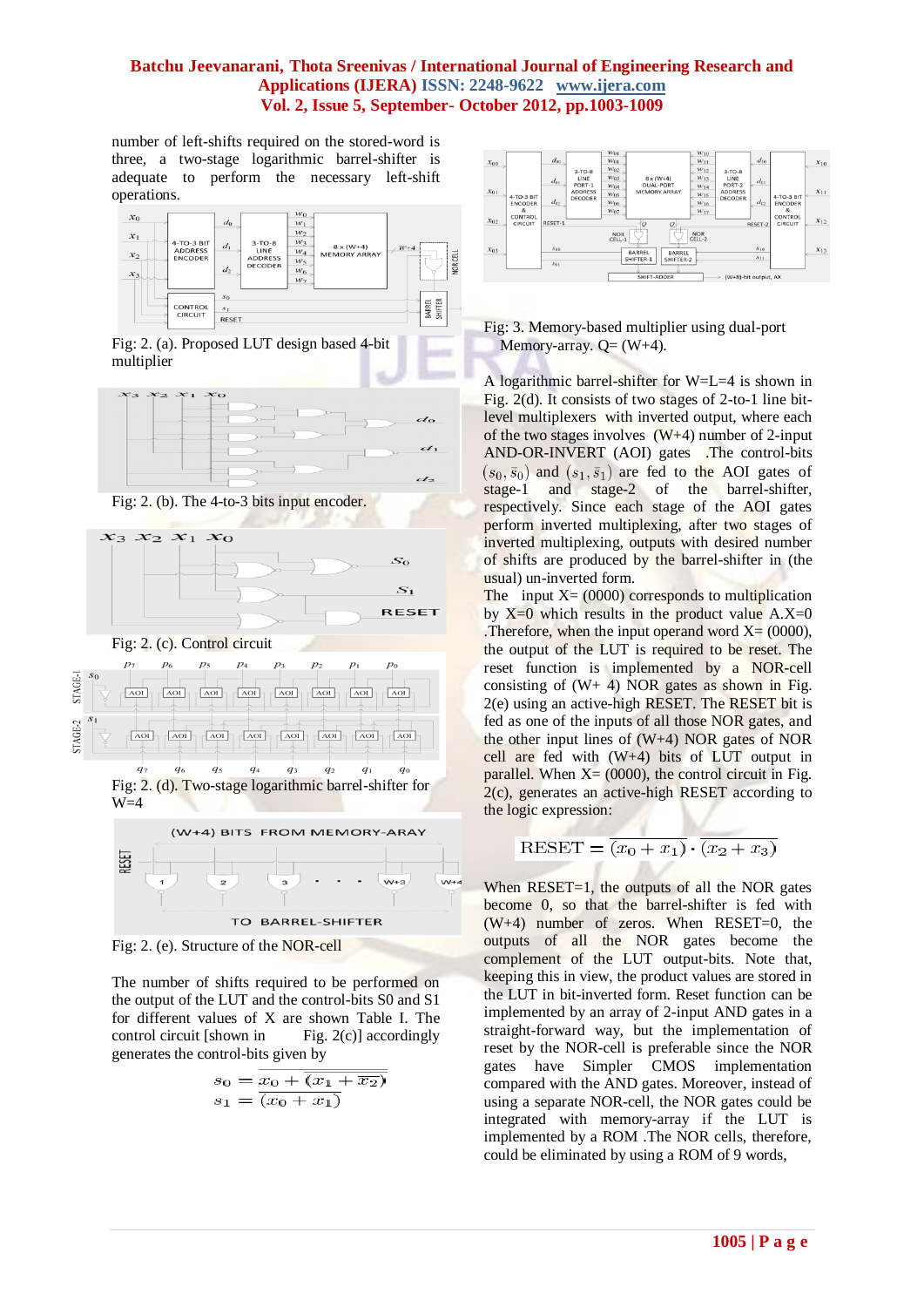where the 9th word is zero and RESET is used as its word-select signal. Multiplication of an 8-bit input with a W-bit fixed coefficient can be performed through a pair of multiplications using a Dual-port memory of 8 words (or two single-port memory units) along with a pair of decoders, encoders, NOR cells and barrel-shifters as shown in Fig. 3. The shift-adder performs left-shift operation of the output of the barrel-shifter corresponding to more significant half of input by four bit-locations, and adds that to the output of the other barrel-shifter.

# **IV. MEMORY-BASED STRUCTURES FOR FIR FILTER USING LOOK-UP-TABLE MULTIPLIERS**

We derive here the proposed structure for memory-based realization of an N -tap FIR filter, and discuss the design of memory cell to be used as LUT in the structure. The input-output relationship of an N -tap FIR filter in time-domain is given by

$$
y(n) = h(0) \cdot x(n) + h(1) \cdot x(n-1) + h(2)
$$
  
 
$$
\cdot x(n-2) + \cdots + h(N-1) \cdot x(n-N+1)
$$

Where  $h(n)$ , for  $n=0,1,...,N-1$ , represent the filter coefficients, while  $x(n-i)$ , for  $i=0,1,...$ ,  $N-1$ , represent N recent input samples, and y(n) represents the current output sample. Memory-based multipliers can be implemented for signed as well as unsigned operands. In case of signed operands, the input words and the stored product values need to be in two"s complement representation. Since the stored product values require sign-extension in case of two"s complement representation during shift-add operations, the LUT-based multiplication could have a simpler implementation when the multiplicands are unsigned numbers. Besides, without loss of generality, we can assume the input samples $\{x(n)\}\)$  to be unsigned numbers and the filter coefficients {h(n)} to be signed numbers, in general. Keeping this in view, we write above equation alternatively as

$$
y(n) = sign(0) \cdot |h(0)| \cdot x(n) + sign(1)
$$

$$
\cdot |h(1)| \cdot x(n-1) + \dots + sign(N - 1)
$$

$$
\cdot |h(N-1)| \cdot x(n-N+1)
$$

Where  $h(n) = \text{sign}(n) \cdot |h(n)|$ , for  $n = 0, 1, ..., N - 1$ ,  $|h(n)|$ denotes the absolute value of  $h(n)$  and sign(n) =  $\pm 1$  is the sign-factor, which could be absorbed with the additions of the corresponding term. The above equation, then may be written in a recursive form

$$
y(n) = sign(0) \cdot |h(0)| \cdot x(n) + sign(1) \cdot \mathbf{D}(|h(1)|
$$

$$
\cdot x(n) + sign(2) \cdot \mathbf{D}(|h(2)| \cdot x(n) + \cdots
$$

$$
+ sign(N - 1) \cdot \mathbf{D}(|h(N - 1)| \cdot x(n)) \cdots))
$$

D stands for the delay operator, such that  $D x(n$  $i)=x(n-i-1)$ , for  $i=1,2,...,N-1$ .

#### *A. Memory-Based FIR Filter Using Conventional LUT*

The recursive computation of FIR filter output is represented by a transposed form data-flow graph (DFG) shown in Fig. 4. It consists of N multiplication nodes (M) and (N–1) add-subtract (AS) nodes.

$$
x(n) \rightarrow 0
$$
\n
$$
y(n)
$$
\n
$$
y(n)
$$
\n
$$
y(n)
$$
\n
$$
y(n)
$$
\n
$$
y(n)
$$
\n
$$
y(n)
$$
\n
$$
y(n)
$$
\n
$$
y(n)
$$
\n
$$
y(n)
$$
\n
$$
y(n)
$$
\n
$$
y(n)
$$
\n
$$
y(n)
$$
\n
$$
y(n)
$$
\n
$$
y(n)
$$
\n
$$
y(n)
$$
\n
$$
y(n)
$$
\n
$$
y(n)
$$
\n
$$
y(n)
$$
\n
$$
y(n)
$$
\n
$$
y(n)
$$
\n
$$
y(n)
$$
\n
$$
y(n)
$$
\n
$$
y(n)
$$
\n
$$
y(n)
$$
\n
$$
y(n)
$$
\n
$$
y(n)
$$
\n
$$
y(n)
$$
\n
$$
y(n)
$$
\n
$$
y(n)
$$
\n
$$
y(n)
$$
\n
$$
y(n)
$$
\n
$$
y(n)
$$
\n
$$
y(n)
$$
\n
$$
y(n)
$$
\n
$$
y(n)
$$
\n
$$
y(n)
$$
\n
$$
y(n)
$$
\n
$$
y(n)
$$
\n
$$
y(n)
$$
\n
$$
y(n)
$$
\n
$$
y(n)
$$
\n
$$
y(n)
$$
\n
$$
y(n)
$$
\n
$$
y(n)
$$
\n
$$
y(n)
$$
\n
$$
y(n)
$$
\n
$$
y(n)
$$
\n
$$
y(n)
$$
\n
$$
y(n)
$$
\n
$$
y(n)
$$
\n
$$
y(n)
$$
\n
$$
y(n)
$$
\n
$$
y(n)
$$
\n
$$
y(n)
$$
\n
$$
y(n)
$$
\n
$$
y(n)
$$
\n
$$
y(n)
$$
\n
$$
y(n)
$$
\n
$$
y(n)
$$
\n
$$
y(n)
$$
\n
$$
y(n)
$$
\n
$$
y(n)
$$
\n<math display="</math>

Fig: 4. Modified transposed form data flow graph (DFG) of an N-tap FIR filter for LUT-multiplierbased implementation. (a)The DFG. (b)Function of each multiplication node (M) and add-subtract node (AS) of the DFG.

The function of these nodes is depicted in Fig. 4(b). Each multiplication node performs the multiplication of an input sample value with the absolute value of a filter coefficient. The AS node adds or subtracts its input from top with or from that of its input from the left when the corresponding filter coefficient is positive or negative, respectively. It may be noted here that each of the multiplication nodes of the DFG performs multiplications of input samples with a fixed positive number. This feature can be utilized to implement the multiplications by an LUT that stores the results of multiplications of all possible input values with the multiplying coefficient of a node as unsigned numbers. The multiplication of an L–bit unsigned input with W bit magnitude part of fixed filter-weight, to be performed by each of the multiplication-nodes of the DFG, can be implemented conventionally by a dualport memory unit consisting of  $(2^L/2)$  words of (W+L)- bit width. Each of the (N–1) AS nodes of the DFG along with a neighboring delay element can be mapped to an add-subtract (AS) cell.

 A fully pipelined structure for N -tap FIR filter for input word length  $L=8$ , as shown in Fig. 5, is derived accordingly from the DFG of Fig. 4. It consists of N memory-units for conventional LUTbased multiplication, along with (N–1) AS cells and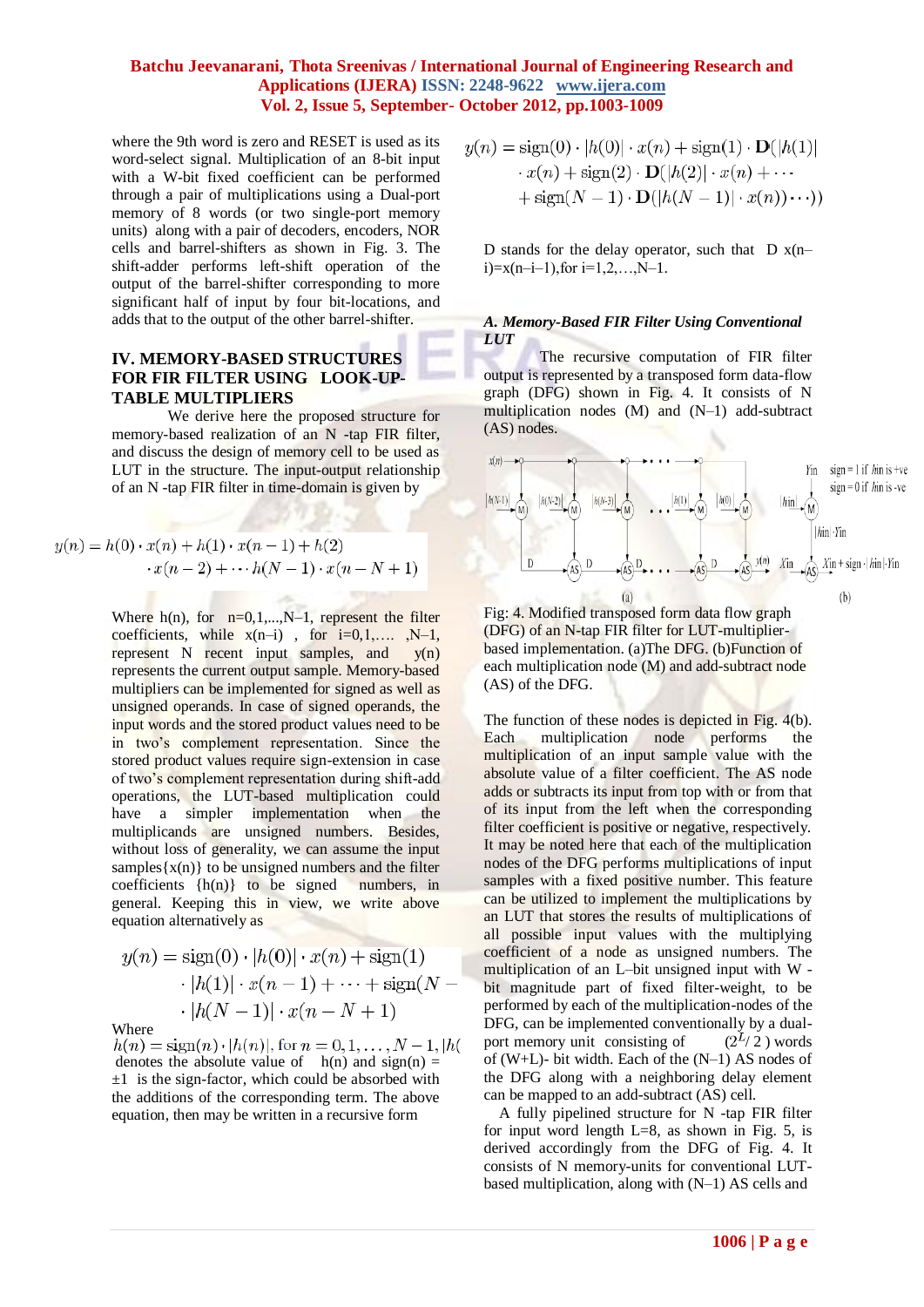a delay register. During each cycle, all the 8 bits of current input sample x (n) are fed to all the LUTmultipliers in parallel as a pair of 4-bit addresses X1 and X2. The structure of the LUT-multiplier is shown in Fig. 5(b). It consists of a dual-port memory unit of size  $[16 \times (W+4)]$  (consisting of 16) words of (W+4)-bit width) and a shift-add (SA) cell. The SA cell shifts its right-input to left by four bitlocations and adds the shifted value with its other input to produce a (W+8)-bit output. The shift operation in the shift-add cells is hardwired with the adders, so that no additional shifters are required.

 The output of the multipliers is fed to the pipeline of AS cells in parallel. Each AS cell performs exactly the same function as that of the AS node of the DFG. It consists of either an adder or a subtractor depending on whether the corresponding filter weight h (n) is positive or negative, respectively. Besides, each of the SA cells consists of a pipeline latch corresponding to the delays in the DFG of Fig. 4. The FIR filter structure of Fig. 5 takes one input sample in each clock cycle, and produces one filter output in each cycle. The first filter output is obtained after a latency of three cycles (1 cycle each for memory output, the SA cell and the last AS cell). But, the first  $(N-1)$  outputs are not correct because they do not contain the contributions of all the filter coefficients. The correct output of this structure would thus be available after a latency of  $(N+2)$  cycles.



Fig: 5.(a) Conventional LUT-multiplier-based structure of an N-tap transposed form FIR filter for input-width L=8.



Fig: 5. (b) Structure of each LUT-multiplier







Fig: 6. (b).The dual-port segmented memory core for the Nth order FIR filter.

### *B. Memory-Based FIR Filter Using Proposed LUT Design*

The memory-based structure of FIR filter (for 8-bit inputs) using the proposed LUT design is shown in Fig.6. It differs from that of the conventional memory-based structure of FIR

Filter of Fig. 5 in two design aspects.

1) The conventional LUT-multiplier is replaced by proposed Odd-multiple-storage LUT, so that the multiplication by an L-bit word could be implemented by  $(2^{L}/2)/2$  words in the LUT in a dual-port memory, as described in previous.

2) Since the same pair of address words X1and X2 are used

by all the N LUT-multipliers in Fig. 5, only one memory module with N segments could be used instead of N modules. If all the multiplications are implemented by a single memory module, the hardware complexity of 2(N–1) decoder circuits (used in Fig. 5) could be eliminated.

As shown in Fig. 6, the proposed structure of FIR filter consists of a single memory-module, and an array of N shift-add (SA) cells, (N–1) AS cells and a delay register. The structure of memory module of Fig. 6(a) is similar to that of Fig. 3. Like the structure of Fig. 3, it consists of a pair of  $4-to-3$ bit encoders and control circuits and a pair of 3-to-8 line decoders to generate the necessary control signals and word select signals for the dual-port memory core. The dual-port memory core (shown in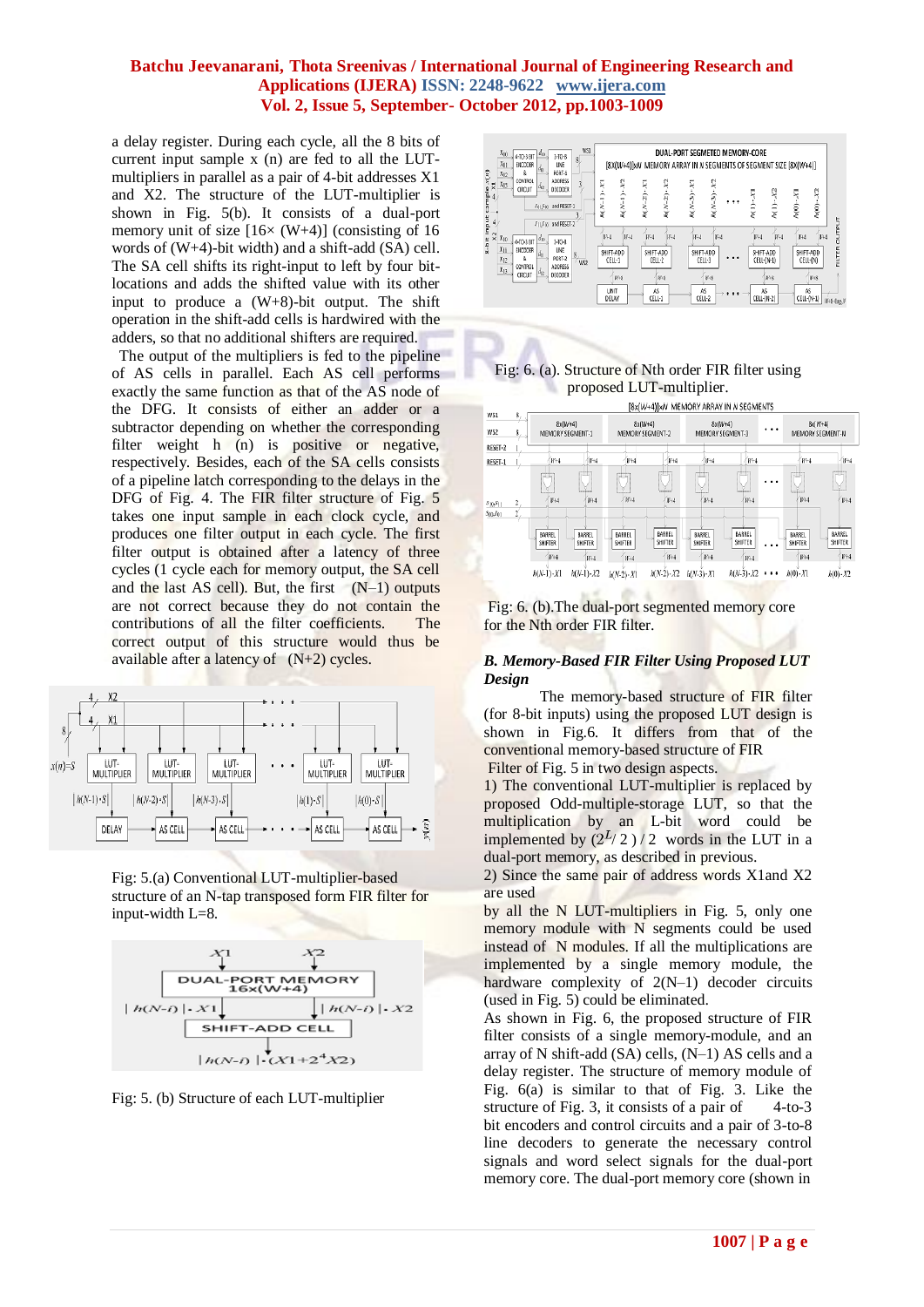Fig. 6(b)) consists of  $[8 \times (W+4)] \times N$  array of bitlevel memory-elements arranged in 8 rows of  $[(W+4)]$  -bit width. Each row of this memory consists of N segments, where each segment is (W+4) -bit wide. Each segment of this dual-port core is of size  $8\times$ (W+4), such that the ith memory segment stores the 8 words corresponding to the multiplication of any 4-bit input with the filter weight h(i) for  $0 \le i \le N-1$ . During each cycle, a pair of 4-bit sub-words X1and X2 are derived from the recent-most input sample  $x(n)$  and fed to the pair of 4-to-3 bit encoders and control circuits, which produce two sets of word-select signals (WS1 and WS2), a pair of control signals( $(s_{01}, s_{00})$ ) and(  $s_{11}$ ,  $s_{10}$ ) two reset signals. All these signals are fed to the dual-port memory-core as shown in Fig. 6. N segments of the memory-core then produce N pairs of corresponding output, those are fed subsequently to the N pairs of barrel-shifters through the 2N NOR cells. The array of N pairs of barrel-shifters thus produce N pairs of output ((hi).  $X1$ , h(i). $X2$ ) for  $0 \le i \le N-1$ . Since the same pair of address words X1 and X2 are used by all the N LUT-multipliers in Fig. 5, only one memory module with N segments could be used instead of N independent memory modules.

#### *C.* **DA-BASED IMPLEMENTATION OF FIR FILTER**

In this Section, we present a DA-based implementation of FIR filter that has the same throughput rate as that of the LUT multiplier-based structures. In each cycle, one 8-bit input sample is fed to the word-serial bit-parallel converter of the structure, out of which a pair of consecutive bits are transferred to each of its four DA-based computing sections. The structure of each DA-based section is shown in Fig. 7(b). It consists of a pair of serial-in parallel-out bit-level shift-registers (SIPOSRs),(N/4) memory modules of size  $[16 \times (W+2)]$ ,  $(N/4)$  shiftadd (SA) cells and a pipelined shift-adder-tree.



Fig: 7.DA-based structure for FIR filter. (a) The DAbased FIR filter structure (b) Structure of each section of the filter.  $E = log<sub>2</sub>N$ 

The memory module, in each cycle, is fed with a pair of 4-bit words at the pair of address-ports. The left address-port receives 4 bits from SIPOSR-1 while the right address-port receives 4 bits from SIPOSR-2. The bits available at right address port are the next significant bits corresponding to the bits available at its left address-port (Fig. 7(b)). According to the pair of 4-bit addresses a pair of  $(W+2)$  -bit words are read-out from each memory module, and fed to an SA cell. The SA cell shifts the right-input by one position to left and adds that with the left-input to produce a  $(W+4)$  -bit output. The output of the SA cells is added together by a pipelined-adder-tree to produce the output of a DAbased section. The output of 4 DA-based sections is added by pipelined shift-add-tree consisting of three adders in two pipelined stages (shown in Fig. 8). The pair of shift-adders (SA1) in stage-1 shift their lower input to left by two-bit positions and add with their upper input, while the shift-adder (SA2) in stage-2 shifts the lower input by four-bit positions and adds that to the upper input to produce a  $(W+8+log_2N)$ bit output. The structure takes N cycles to fill in the SIPOSRs, one cycle for memory access and one cycle to produce the output of the shift-add cell in DA-based computing sections,  $(\log_2N-2)$  cycles in the pipelined-adder-tree and two cycles at pipelined shift-add-tree. The latency for this structure is therefore  $(N + log<sub>2</sub>N+2)$  cycles, and it has the same throughput of one output per cycle, as that of the LUT-multiplier-based structures. When the input word-length is a multiple of 8, such as  $L=8k$ , (where k is any integer in general), the DA-based filter could also be implemented by k parallel sections where each section is an 8-bit filter identical to one of the structures of Fig. 7. The outputs of all the 8 bit filter sections are shift-added in a pipeline shiftadd-tree to derive the filter outputs, for the LUTmultiplier-based implementation. The structure for L=8 would have the same throughput of one output per cycle with a latency of  $(N+\log_2N+\log_2k+2)$ cycles.



 $\epsilon$ 

Fig: 8. Pipelined shift-addtree.  $E = log_2N$ 

### **V. RESULTS**

Simulation results of 4-tab FIR filter for input operand width L=8